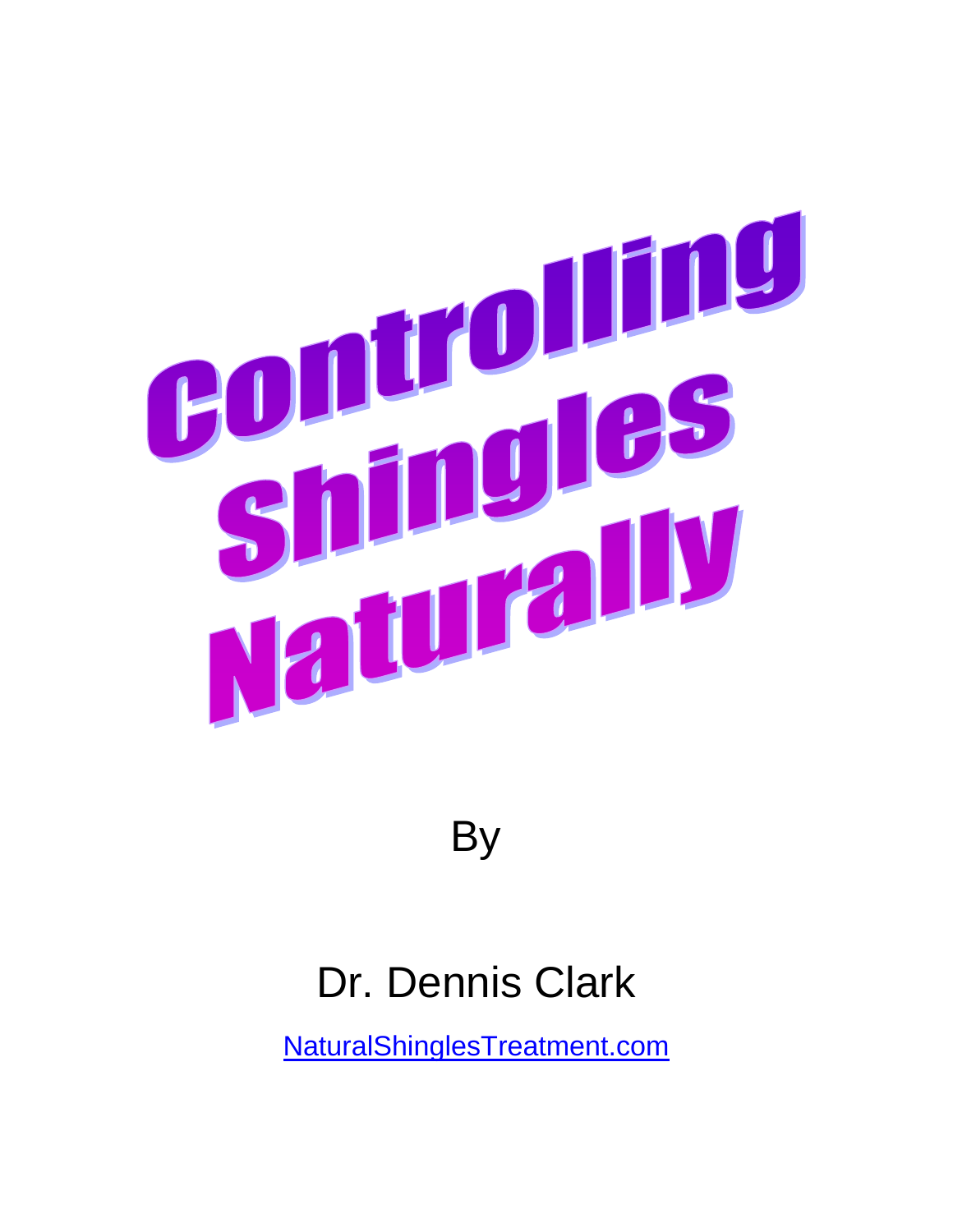# **NOTICE**

The purpose of this report is to increase your knowledge about controlling shingles naturally. It is not intended as medical advice and it is not meant to diagnose or treat any individual's health problems. You should not discontinue any course of medical treatment or undertake any new treatment without first consulting your own healthcare practitioner.

Copyright 2014 by Dr. Dennis Clark, Tempe, AZ

PERMISSIONS: *YES!* You may copy and distribute this document by electronic or other means, without charge in its entirety, without alteration, for non-commercial use. Please do so!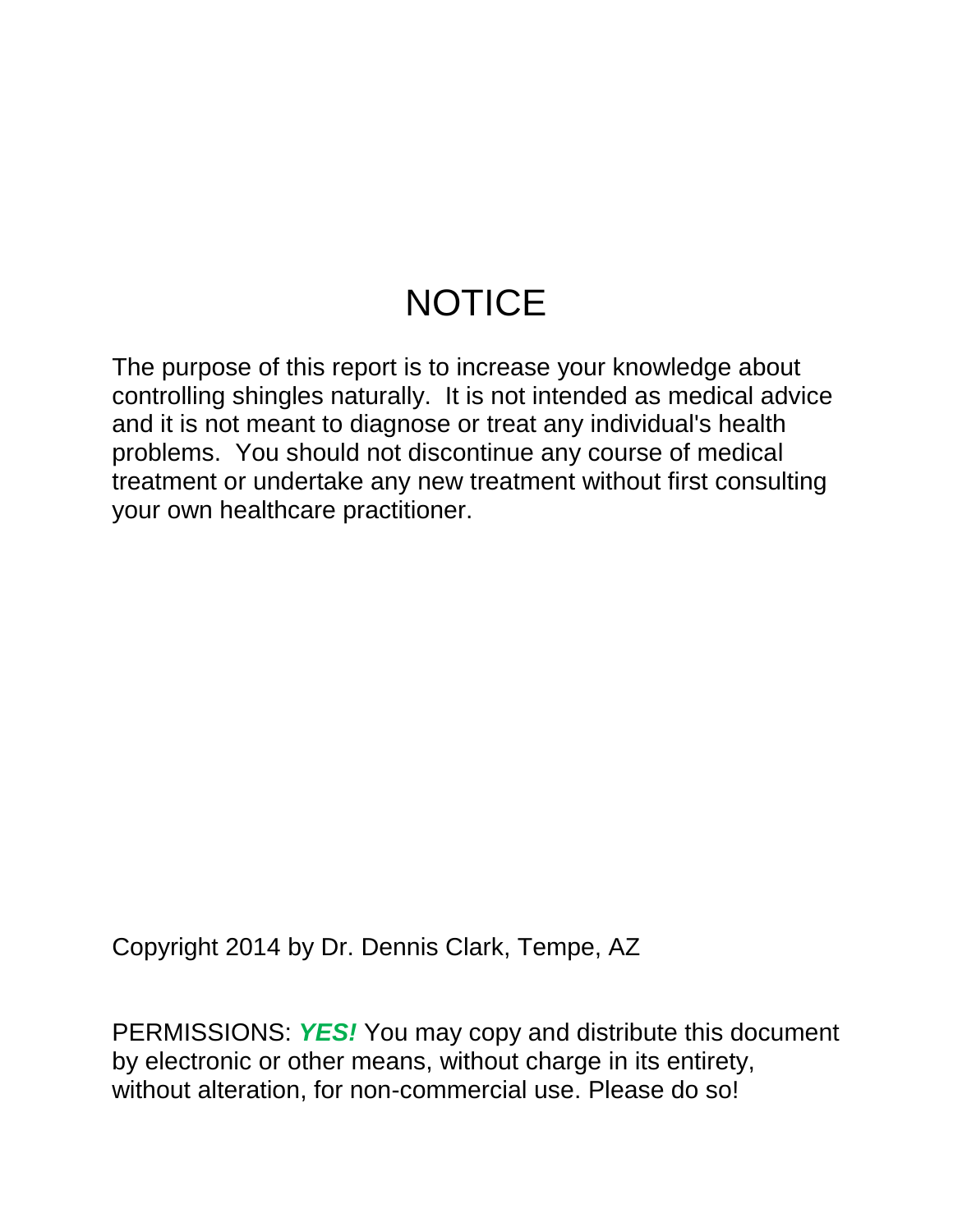# **Controlling Shingles Naturally**



Life is too short to be ruined by this! Fortunately, Mother Nature offers a variety of ways to control shingles without using dangerous drugs. And modern science backs this up. Read on and find out what you can do to alleviate this miserable affliction.

# **THE UNFAIRNESS OF IT ALL**

The standard picture of life is supposed to include the enjoyment of your mature years as you approach retirement and look forward to the fruits of your labor. Childhood diseases such as chickenpox are supposed to be in the rearview mirror, just memories from long ago. As you age, however, seemingly unfair things begin to happen to your body, including the decreased ability of your immune system to fight off all of the challenges that come your way.

Shingles is one of those challenges, in this case one that has been lurking inside you for years. The chickenpox virus, technically known as herpes zoster virus (HZV), shows up as shingles later in life. This virus has some classic properties of the herpes family of viruses:

- ...It hides
- ...It can be latent for decades
- ...It is opportunistic, taking advantage of immune system weaknesses
- ...It destroys nerve cells just under the skin, causing burning pain
- ...Then it destroys the skin cells themselves, leading to horrible rashes

HZV has baffled the medical community for centuries. Most people who had chickenpox as children never show any signs of the virus later in life.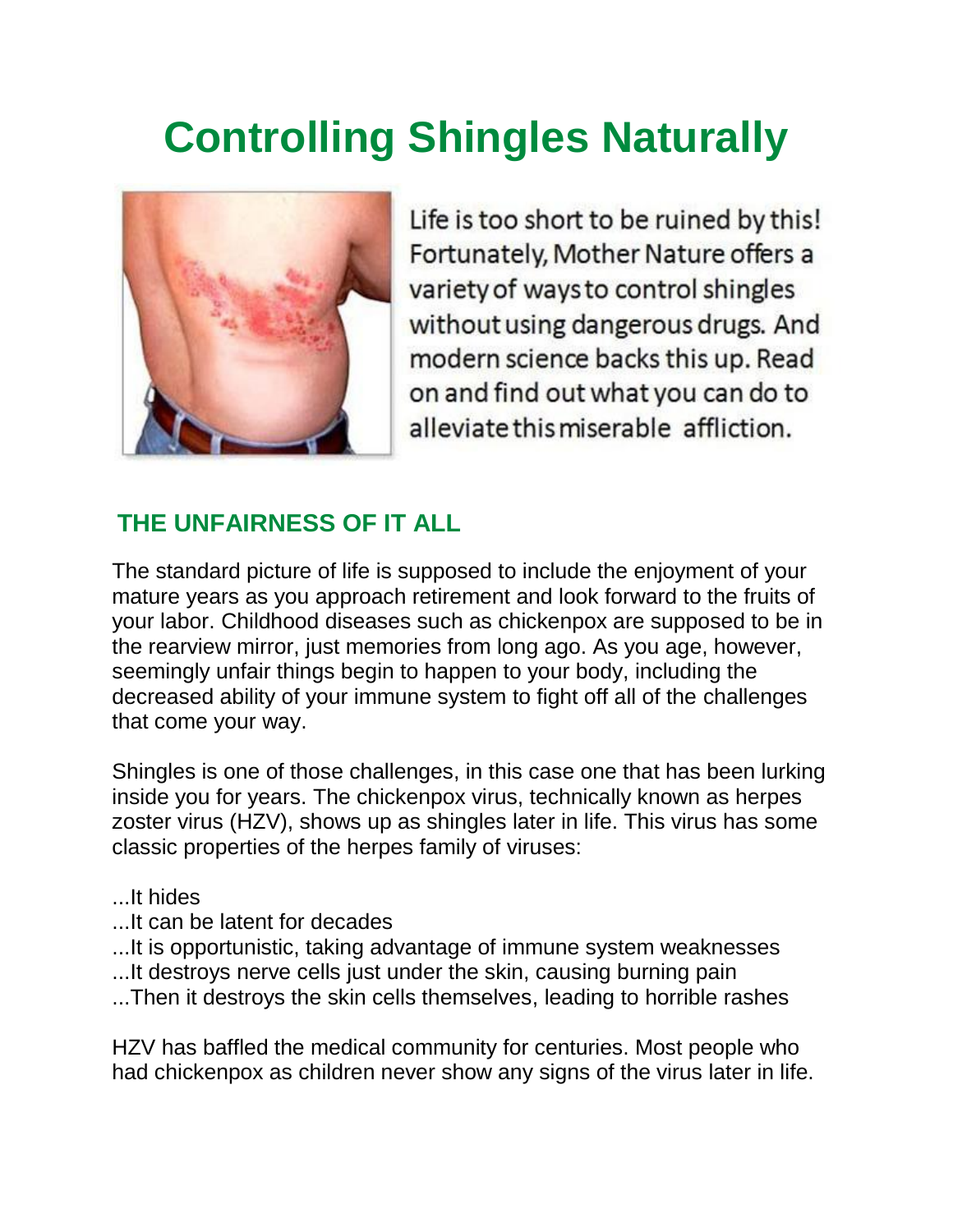You are probably reading this report because you are in the smaller group of people whose childhood disease has come back to haunt you in the form of shingles. Although we can say that, in general, shingles appears when your immune system is down, this factor alone is not a dependable predictor of outbreaks. Genetics, environment, stress, overall health, and numerous other factors play roles that influence whether you will get shingles. They also influence how often you will have outbreaks, how long they will last, and how intense they will be.

### **MODERN MEDICAL APPROACHES**

The only certainties about shingles are that it is inherently not a fatal condition and that there is no permanent cure for it. Your challenge, therefore, is to do whatever you can to control outbreaks. Mainstream

medicine offers two strategies at the moment. One is the use of antiviral drugs that suppress the replication of the virus, and the other is a rather new shingles vaccine. Antiviral drugs can reduce the frequency of outbreaks, although drugs are not very effective in reducing the duration of rashes or in relieving the pain caused by them. Side effects from such drugs arise as a consequence of suppressing the immune system, which undermines the healing



power of your own body. Also, these medicines are contraindicated for people who are already taking certain heart medications or medications for lowering blood sugar.

The most commonly used antiviral drugs against shingles are being replaced by newer drugs because of expiring patents on the older versions. All too often, decisions by doctors on which drugs to prescribe are being influenced more by sales messages from the manufacturers than by the best interests of their patients.

The shingles vaccine is only approved for people over 50 years old, because that is the only age group that has been studied so far. Research predicts a 50% percent success rate in this age group in the short term. No long-term data are available, since this vaccine has not been in use for very long. Nevertheless, as you might expect, the shingles vaccine is now being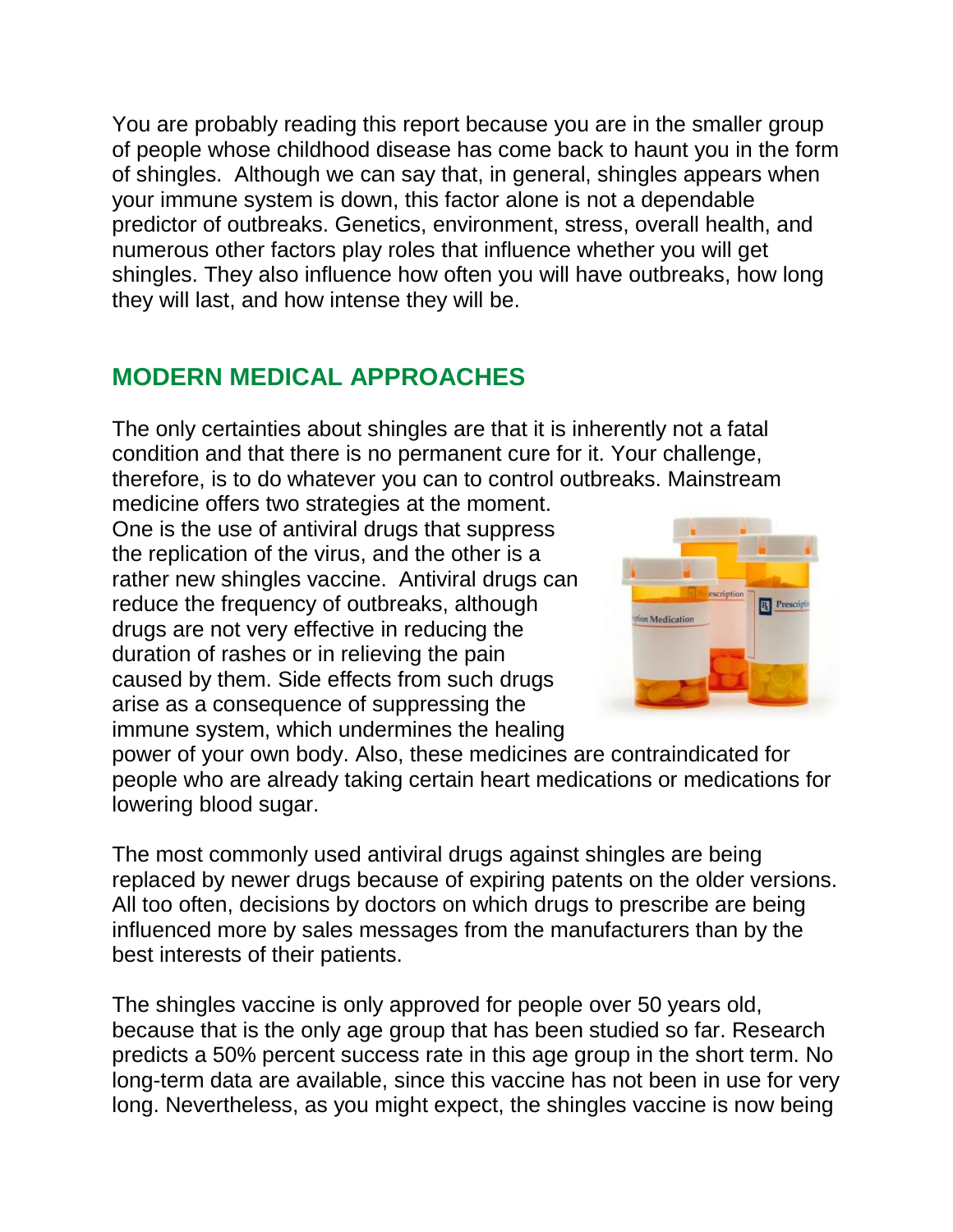marketed heavily in spite of its limited approval and its long-term unknowns. Moreover, any complications or consequences from the use of the new chickenpox vaccine with the new shingles vaccine will not be known for many years. Some doctors, in exasperation, prescribe steroids or steroidcontaining creams to relieve itching or pain. The anti-inflammatory power of steroids is famous, as are their long-term side effects. The treatment of symptoms with steroids is, at best, a temporary stop-gap strategy.

One of the most important efforts that you can make for controlling your shingles is to keep abreast of the latest research. It is up to you to stay informed and make the best decisions for your own health, since most doctors don?t have the time or inclination to do this for you. For this reason, I have set up a blog and a newsletter as a way to provide you with the best information I can find about controlling shingles naturally, based on scientific research. Catch up on my latest entries there at [NaturalShinglesTreatment.com.](http://naturalshinglestreatment.com/)

# **BENEFITS OF NATURAL APPROACHES**

Natural medicines are generally safer, cheaper, and without side effects. Furthermore, they offer short term solutions as well as long term health and lifestyle changes that boost resistance and healing. These observations are based on centuries of traditional knowledge as well as on modern scientific



research. Research on alternative treatments for shingles shows that it is possible to recover in less than one week, to reduce the frequency of outbreaks, and to diminish pain within three days. Contrast this with mainstream medical protocols that may take six weeks or more and fail to relieve the leftover pain (post-herpetic neuralgia), which can continue for weeks once the outbreak has subsided.



# **DIETARY STRATEGIES**



A good start for any health-boosting or healing strategies, for any kind of disorder, is a healthy diet. Although diet is a book-length topic by itself, the basic message is that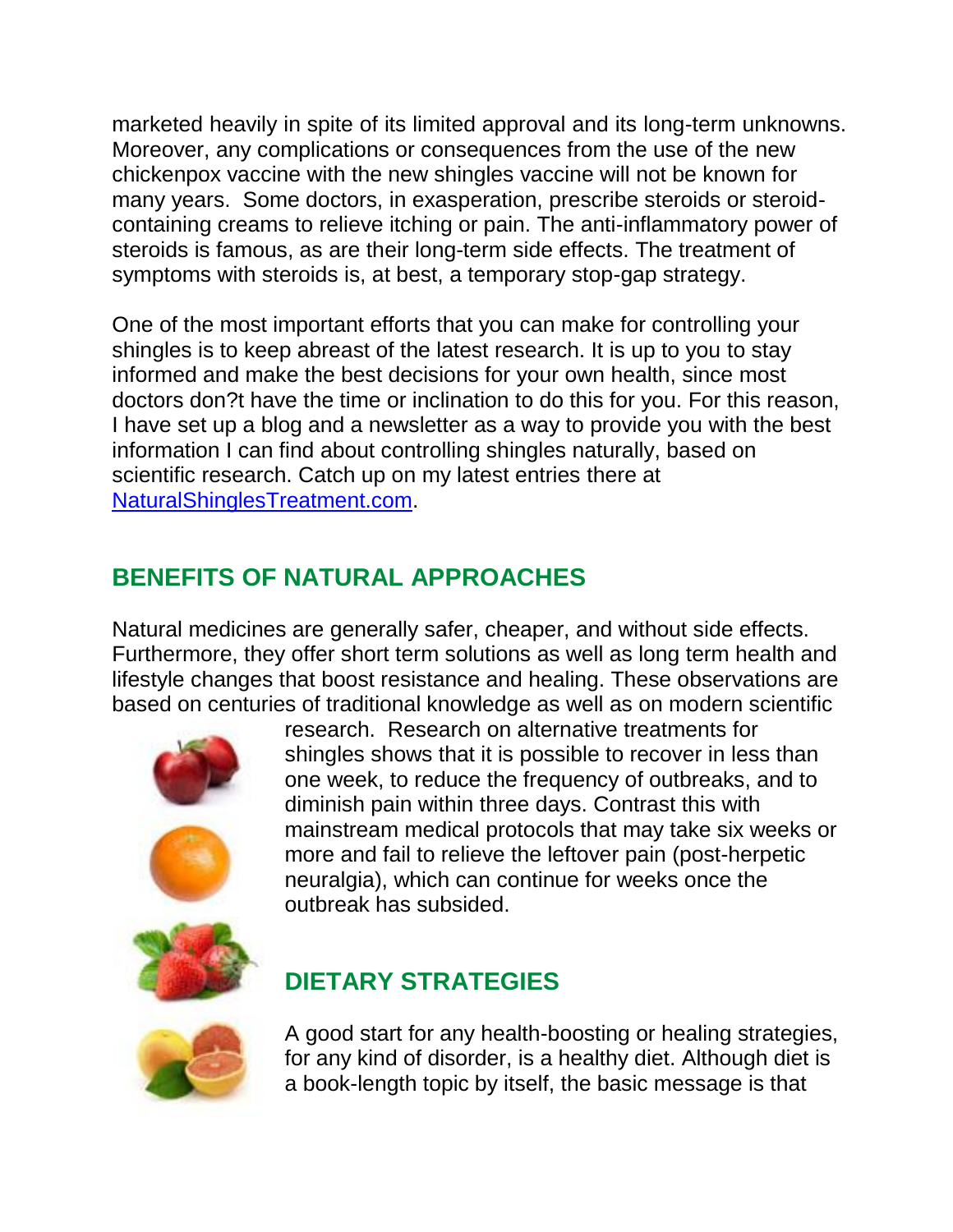common sense must prevail for you to give your body its best chance to heal. Your mother's advice to eat your veggies and fruits is as true today as it was when you first heard it.

Another dietary must is to avoid "white" foods as much as possible: sugar, white flour, white potatoes. A sugary food will lower your white blood cell count, which is a component of your immune system, within 10 minutes of eating it. These data, again, just point to common sense. No need to dwell on such obvious recommendations.

#### **CRITICAL VITAMINS**

Although all vitamins are important, especially the essential ones (meaning the ones you must get in your diet), the most overlooked may be vitamin C. The federally determined Daily Value is 60 milligrams. The recommendations by most nutrition professionals are closer to 1,000 milligrams. The biosynthetic amount equivalent to animals who make their own (e.g., dogs and cats) is 6,000 to 9,000 milligrams, depending on your body size. (Most mammals make their own vitamin C internally; humans and other primates do not.) The amount of vitamin C that will be of benefit to you depends on your viral load. During an outbreak, your body can absorb and use more than it does between outbreaks. The 1,000 milligram per day level is a minimum maintenance dose.

Recent research on vitamin E also indicates a useful anti-inflammatory affect based on a higher level than the Daily Value, which is 400 I.U. A measurable anti-inflammatory result occurs in about 8 weeks with a daily intake of 800-1,600 I.U. This means that vitamin E is best used as a longterm supplement for keeping your body ready to fight inflammation.

Based on one recent study, the pain of shingles seems to be reduced by injections of vitamin B-12. Weekly injections of vitamin B-12 are a relatively inexpensive way to get the most impact from this vitamin.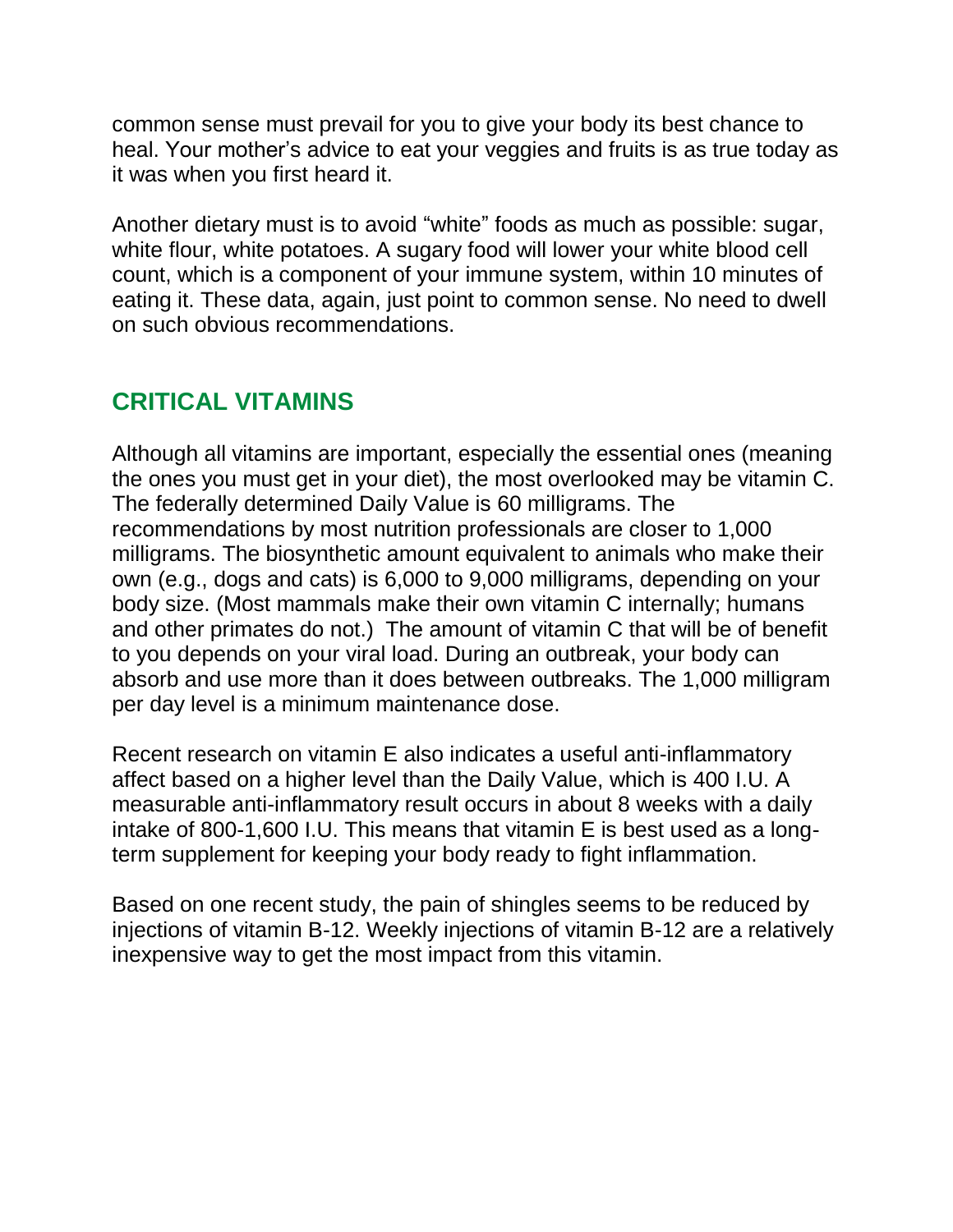### **WHAT TO DO ABOUT RASHES**

One of the simplest and quickest ways to get relief from the pain of a rash is to apply a cold wet cloth to it. You can make the cloth colder by putting it into the freezer for a short while after wetting it. Vitamin E oil and emu oil both have topical anti-inflammatory activity. Emu oil is becoming more popular for many types of skin inflammation besides shingles rashes, including eczema, psoriasis, burns, cuts, and rosacea. It is very soothing and does not clog pores like other oils do.

The two best herb-based formulas for topical use are those containing lemonbalm oil (Melissa officinalis) and those containing creosote bush resins (Larrea tridentata). One product containing creosote bush includes a patented formula that I have done a lot of work with, and it is the best formula that I know of. You can find more information about this formula,

and where to get the only product that contains it, by sending me an email at [dennis@naturalshinglestreatment.com.](mailto:dennis@naturalshinglestreatment.com)

I will answer as quickly as I can.



#### **HERBS AND SUPPLEMENTS**

Any internet search for help with shingles

is going to yield thousands of websites, with an overwhelming array of choices among natural approaches. The information below represents what I have found to be the best three of these, based on herbs and supplements besides the vitamins mentioned above.

#### **Herbs**

The same formula that provides the best topical control for rashes also provides the best oral form for the control of outbreaks. This is the patented formula that contains leaf resin from the creosote bush (see above). The latest edition of my book on this herbal formula, titled *Shingles Natural Treatment*, is now available as an inexpensive Kindle book on Amazon. You can find out more about this book on my Amazon Author Page here: [Dr. Dennis Clark on Amazon.](http://www.amazon.com/Dr.-Dennis-Clark/e/B00JDMPRZO/ref=ntt_athr_dp_pel_pop_1) (If you are unwilling to purchase a Kindle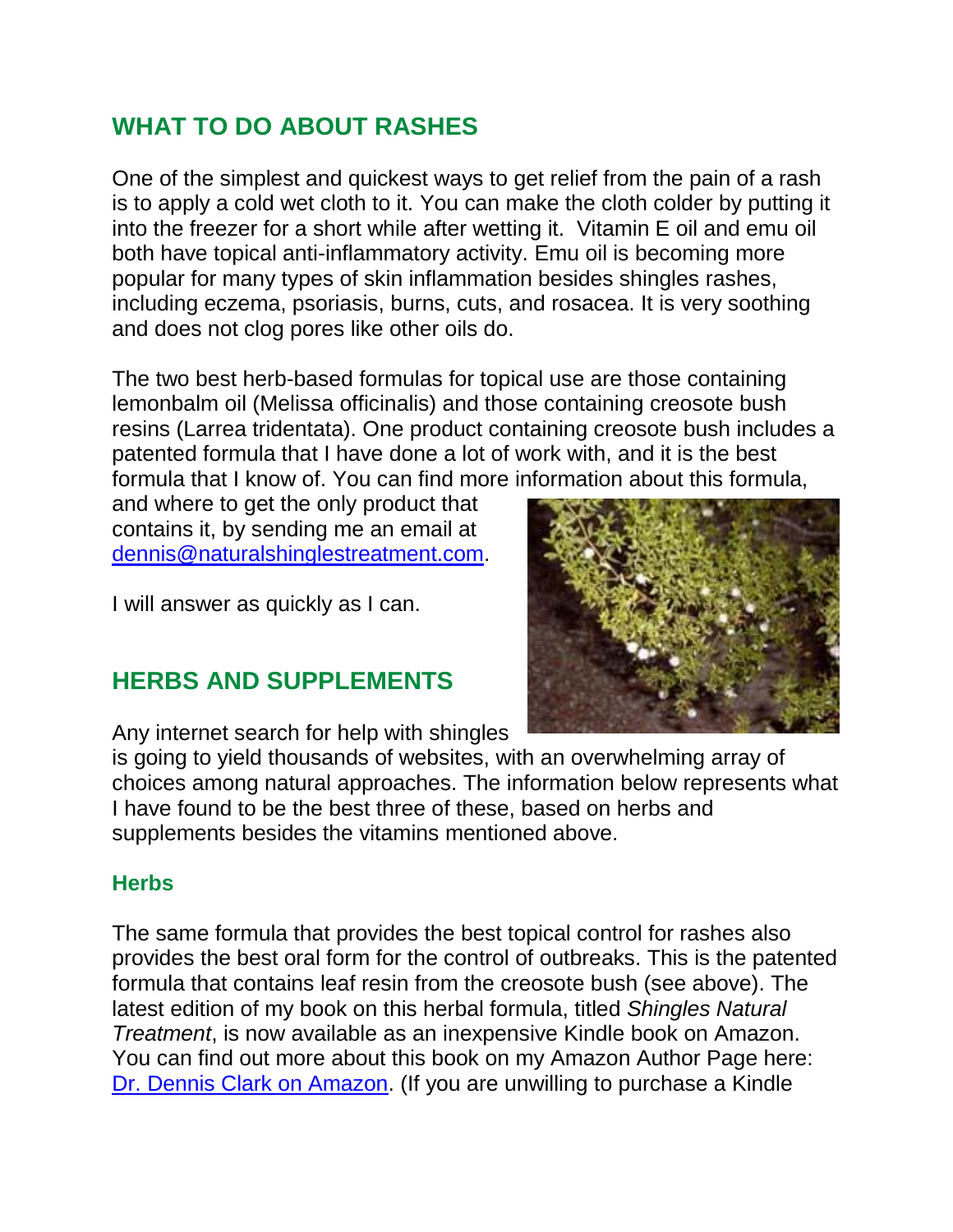Reader, like I am, worry not ... you can download the [free Kindle for PC](http://www.amazon.com/gp/feature.html/ref=kcp_pc_mkt_lnd?docId=1000426311) likeI did.)

#### **The Amino Acid Connection**

Two very similar amino acids, lysine and arginine, have opposite effects on HZV. Lysine reduces the duration of outbreaks, while arginine encourages the virus to grow. Lysine, 500 to 1,000 milligrams three times per day, is only needed during outbreaks. Adhering to a low-arginine diet is a lifestyle recommendation. This means avoiding or eating less of the following higharginine foods: chocolate, nuts (especially peanuts), and cereal grains (wheat, corn, rye, oat). The latter food group may be harmful due in part to their low lysine content, thereby providing a higher arginine to lysine ratio.

#### **Probiotics: Your Beneficial Bacterial Army**

Here are two important details for you to link together: 1) Certain bacteria can overwhelm and disable viruses; 2) 70% of your immune cells come from your small intestine, which depends on a healthy population of friendly bacteria. In fact, when your gut is healthy it harbors billions of bacteria that act as your own little army against viruses and all manner of microbial infections. Unfortunately, your bacterial army is too often poisoned by antibiotics, antacids, chlorinated water, prescription drugs, pesticides, and thousands of other toxic chemicals in your diet. This is where probiotics have an important role.

These are dietary bacteria that you can take as supplements that reinvigorate your GI tract, stimulate your immune system, and help your body defend itself against unwanted invaders.

Scientific research on the health benefits of probiotics extends back about a century. It is very clear that the importance of this dietary supplement as a component of your strategies for controlling shingles is enormous. However, finding a formula with the right mixture of bacterial types and amounts is tricky business.

Read my full article about probiotics on my HerbScientist.com blog, under [Probiotics: Bacteria That Are Crucial for Good Health,](http://herbscientist.com/probiotics-bacteria-crucial-good-health/) about what to look for in a good product for you and your family.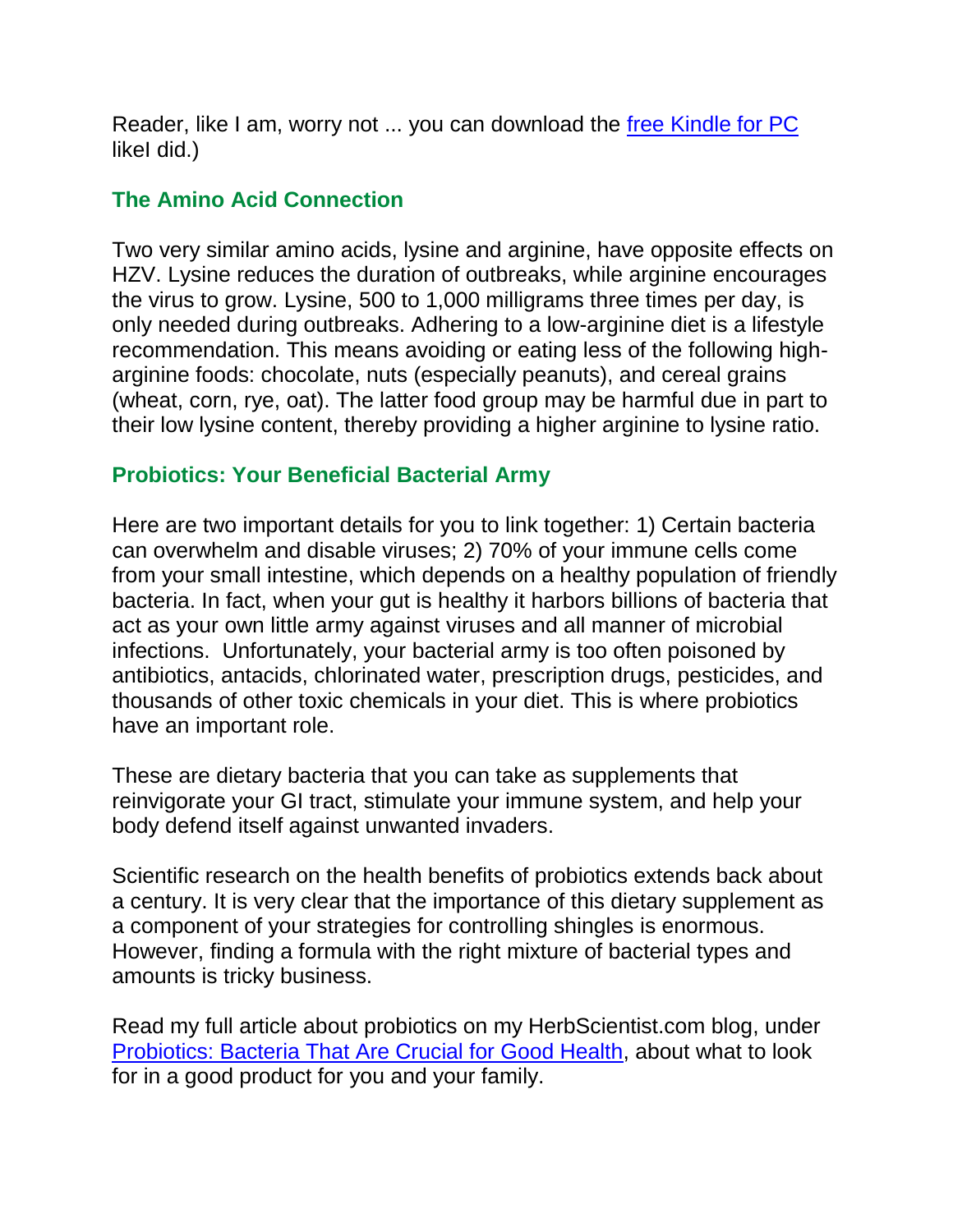#### **STRESS MANAGEMENT**

The incidence and severity of shingles increase with increasing amounts of stress. This includes physical as well as psychological stress. Regarding the latter, daily lifestyle in our current society is more stressful than ever, and our stress is made worse by sleep deprivation. Good sleep and regular relaxation would seem to be antidotes to these aggravations, and scientific research reveals many strategies in support of this notion.

Numerous herbs have been well-established for enhancing relaxation and good sleep. These include the top relaxation herbs, valerian, hops, and



kava kava. My favorite sleep supplements are formulas comprising several of these. Not everyone responds the same to any one formula, though. You have to experiment a little to find the best one for you. (I also include a 20 mg dose of melatonin with my sleepy-time herbs.)

One of the traditional relaxation techniques from the Orient, called Tai Chi, has a long history in scientific research. Tai Chi induces a significant physiological response

that shows up as an immune boost when people relax during the slowmoving meditative movements. Recent research specifically shows how this boost is targeted to HZV-specific immunity in older adults. What a great combination of health benefits: relax, boost immunity, *and* reduce susceptibility to shingles!

#### **WHAT ELSE DO YOU NEED TO KNOW?**

This brief report is a small beginning for what you can do about controlling shingles naturally. Shingles is an important subject that attracts almost constant attention worldwide among research scientists, medical professionals, drug companies, and holistic practitioners of all kinds. It is a